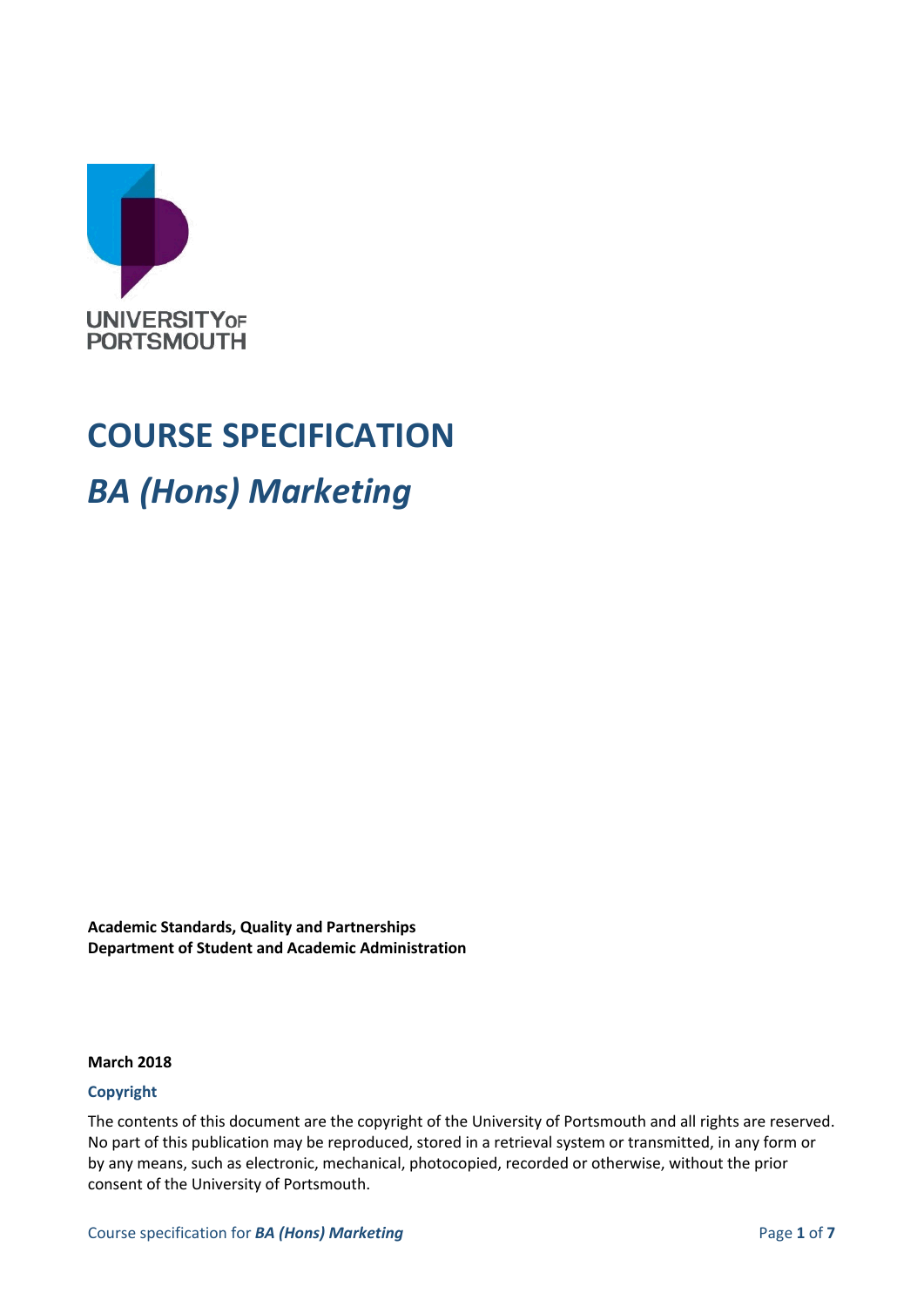# **COURSE SPECIFICATION**

Please refer to the [Course Specification Guidance Notes](http://www.port.ac.uk/departments/services/academicregistry/qmd/curriculum-framework-2019-20/filetodownload,201767,en.docx) for guidance on completing this document.

| <b>Course Title</b>                                                                                  | <b>BA (Hons) Marketing</b>                                                   |
|------------------------------------------------------------------------------------------------------|------------------------------------------------------------------------------|
| <b>Final Award</b>                                                                                   | BA (Hons)                                                                    |
| <b>Exit Awards</b>                                                                                   | CertHE, DipHE                                                                |
| Course Code / UCAS code (if applicable)                                                              | C <sub>1264S</sub>                                                           |
| Mode of study                                                                                        | <b>Full time</b>                                                             |
| Mode of delivery                                                                                     | Campus                                                                       |
| Normal length of course                                                                              | 3 years, 4 years with placement                                              |
| Cohort(s) to which this course specification<br>applies                                              | From September 2019 intake onwards                                           |
| <b>Awarding Body</b>                                                                                 | University of Portsmouth                                                     |
| <b>Teaching Institution</b>                                                                          | University of Portsmouth                                                     |
| Faculty                                                                                              | Faculty of Business and Law                                                  |
| School/Department/Subject Group                                                                      | Marketing and Sales                                                          |
| School/Department/Subject Group webpage                                                              | http://www.port.ac.uk/portsmouth-business-school/                            |
| Course webpage including entry criteria                                                              | http://www.port.ac.uk/courses/business-and-<br>management/ba-hons-marketing/ |
| Professional and/or Statutory Regulatory<br><b>Body accreditations</b>                               |                                                                              |
| <b>Quality Assurance Agency Framework for</b><br><b>Higher Education Qualifications (FHEQ) Level</b> | Level 6                                                                      |

This course specification provides a summary of the main features of the course, identifies the aims and learning outcomes of the course, the teaching, learning and assessment methods used by teaching staff, and the reference points used to inform the curriculum.

This information is therefore useful to potential students to help them choose the right course of study, to current students on the course and to staff teaching and administering the course.

Further detailed information on the individual modules within the course may be found in the relevant module descriptors and the Course Handbook provided to students on enrolment.

Please refer to the [Module Web Search](https://register.port.ac.uk/ords/f?p=111:1:0:::::) for further information on the course structure and modules.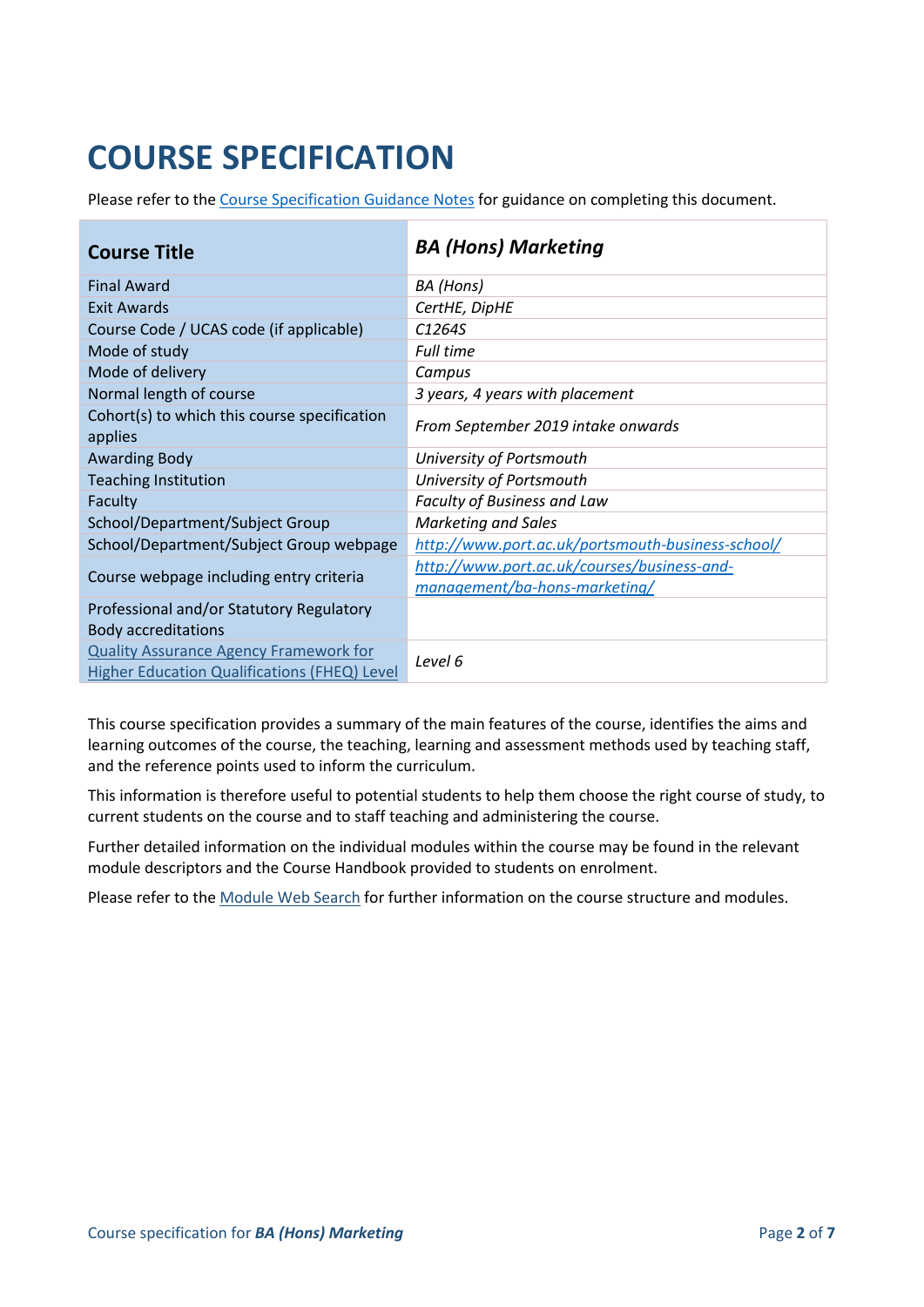## **Educational aims of the course**

The Marketing programme aims:

- To provide students with detailed knowledge and a firm understanding of all aspects of marketing
- To equip students with understanding of marketing within a global context
- To develop initiative, inquisitiveness and innovation in problem identification and resolution
- To develop self-motivation and an entrepreneurial spirit in completing projects from inception to completion

• To develop strategic, analytical and critical thinking to marketing within organisations in the private, public and voluntary sectors

• To provide a challenging and stimulating study environment to enable students to become skilful professionals

• To provide students with the opportunity to study a flexible coherent programme up to and including a maximum of 40 credits worth of elective units at levels 5 and 6

• To provide students with the opportunity to partake in the Institution Wide Language Programme

• To provide an opportunities for students to gain experience and skills relevant to employment (or further study) within marketing through corporate interactions, industry informed teaching, and through work placement opportunities

• To provide opportunities to address real business problems, thus equipping graduates with transferable skills for lifelong learning and flexibility in the context of changing labour markets

• To provide students with the skills and knowledge required to maximise career and postgraduate study opportunities

- To provide links and/or a platform for the eventual professional development of a career in marketing
- To integrate world class, impactful research into teaching to provide students with cutting-edge understanding of contemporary marketing

• To equip students with understanding of the importance of responsible, ethical and sustainable marketing

## **Course Learning Outcomes and Learning, Teaching and Assessment Strategies**

The [Quality Assurance Agency for Higher Education \(QAA\)](http://www.qaa.ac.uk/en) sets out a national framework of qualification levels, and the associated standards of achievement are found in their [Framework for Higher Education](http://www.qaa.ac.uk/publications/information-and-guidance/publication/?PubID=2718#.WpmPXWrFL3i)  [Qualifications](http://www.qaa.ac.uk/publications/information-and-guidance/publication/?PubID=2718#.WpmPXWrFL3i) document.

The Course Learning Outcomes for this course are outlined in the tables below.

#### **A. Graduates will have knowledge and understanding of marketing and be able to:**

| LO<br>number | <b>Learning outcome</b>                           | <b>Learning and Teaching</b><br>methods                                                                                                      | <b>Assessment</b><br>methods                                               |
|--------------|---------------------------------------------------|----------------------------------------------------------------------------------------------------------------------------------------------|----------------------------------------------------------------------------|
| A1           | Explain the theories and practices of marketing.  | Learning is achieved<br>by lectures<br>supplemented by<br>seminars, practical<br>sessions and<br>workshops. Lectures<br>together with online | Assessment is<br>via a mix of                                              |
| A2           | Critique the theories and practices of marketing. |                                                                                                                                              | coursework and<br>examination.<br>Coursework<br>includes<br>individual and |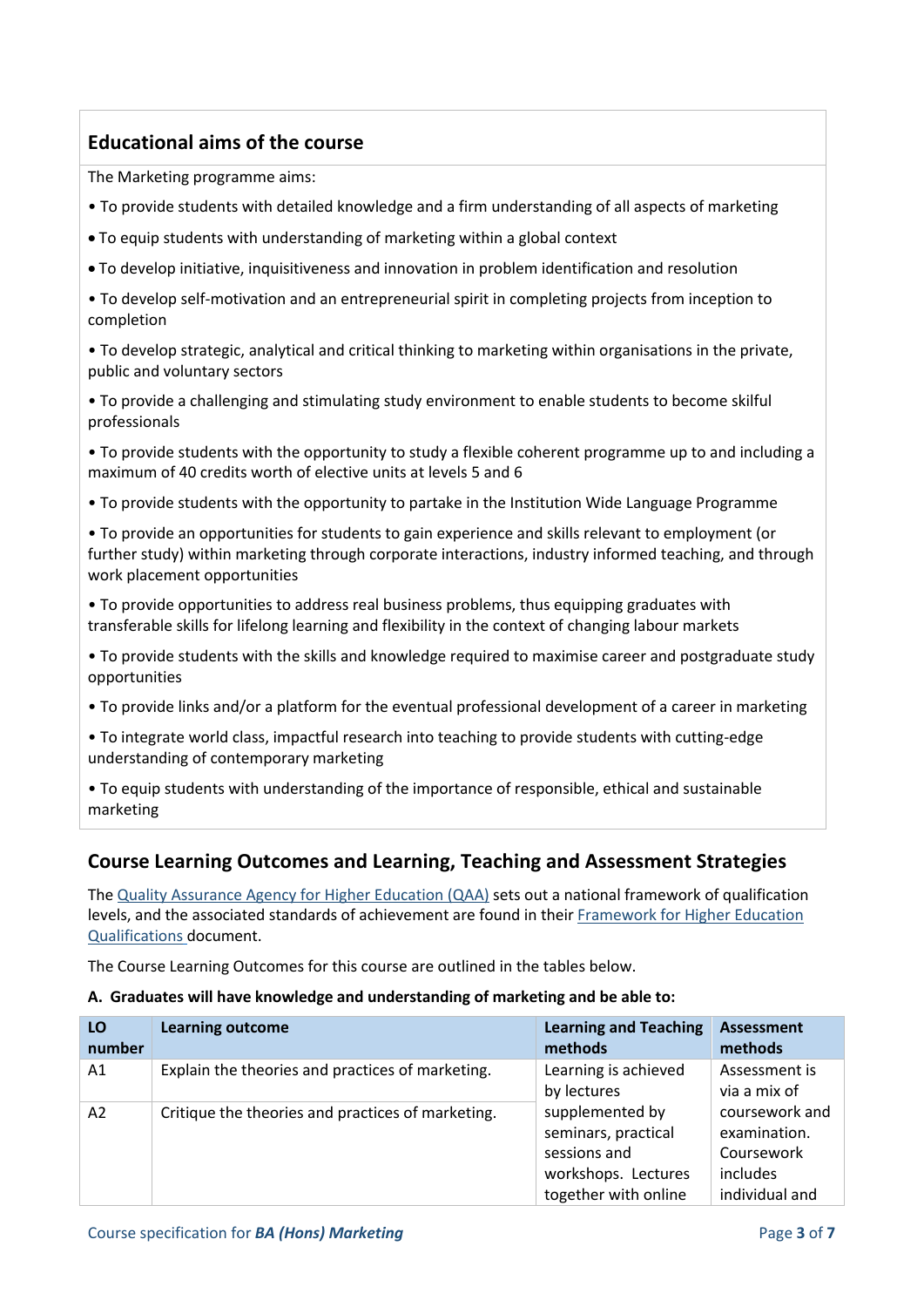| LO     | <b>Learning outcome</b> | <b>Learning and Teaching</b>                                                                                                                                                      | <b>Assessment</b>                                                                         |
|--------|-------------------------|-----------------------------------------------------------------------------------------------------------------------------------------------------------------------------------|-------------------------------------------------------------------------------------------|
| number |                         | methods                                                                                                                                                                           | methods                                                                                   |
|        |                         | material provide<br>theoretical/conceptual<br>foundations.<br>Seminars, practical<br>sessions and<br>workshops build on<br>and develop further<br>knowledge and<br>understanding. | group work,<br>presentations,<br>case studies,<br>live client work<br>and<br>assignments. |

## **B. Graduates will have critical thinking skills and be able to:**

| LO<br>number   | <b>Learning outcome</b>                                                                                  | <b>Learning and</b><br><b>Teaching</b><br>methods                                                                                                                                     | <b>Assessment</b><br>methods                                                                                                                                                                                                                                                   |  |
|----------------|----------------------------------------------------------------------------------------------------------|---------------------------------------------------------------------------------------------------------------------------------------------------------------------------------------|--------------------------------------------------------------------------------------------------------------------------------------------------------------------------------------------------------------------------------------------------------------------------------|--|
| <b>B1</b>      | Find and make appropriate use of market data to<br>produce a critical piece of work.                     | Cognitive skills<br>are developed<br>through lectures                                                                                                                                 | Assessment of<br>cognitive skills<br>occurs in the                                                                                                                                                                                                                             |  |
| <b>B2</b>      | Make appropriate use of academic and practitioner<br>sources appropriate to marketing.                   | supported by<br>other class<br>based sessions                                                                                                                                         | range of<br>assessment<br>methods                                                                                                                                                                                                                                              |  |
| B <sub>3</sub> | Use appropriate models, concepts and tools learned to<br>apply knowledge and understanding of marketing. | and<br>independent<br>learning. On<br>this pathway<br>students also<br>apply these skills<br>in the course of<br>the work<br>placement if this<br>option is chosen<br>by the student. | employed, such<br>as examination,<br>and/or<br>continuous<br>assessment,<br>individual course<br>work and/or<br>groupwork. The<br>Placement is<br>also assessed via<br>employer<br>reports and a<br>self-completed<br>learning log<br>discussed with a<br>Placements<br>Tutor. |  |

### **C. Graduates will be problem solvers with a creative, entrepreneurial mindset and be able to:**

| LO<br>number   | <b>Learning outcome</b>                                                                        | <b>Learning and</b><br><b>Teaching</b><br>methods                                | <b>Assessment</b><br>methods                                              |
|----------------|------------------------------------------------------------------------------------------------|----------------------------------------------------------------------------------|---------------------------------------------------------------------------|
| C <sub>1</sub> | Analyse a realistic problem and develop creative<br>solutions.                                 | Seminars,<br>workshops and<br>other practical                                    | Practical skills<br>form part of self-<br>managed                         |
| C <sub>2</sub> | Apply the methods and techniques that they have<br>learned to initiate and carry out projects. | activities across<br>the course will<br>provide the<br>primary<br>mechanisms for | learning and are<br>key to<br>performance in<br>a range of<br>assessments |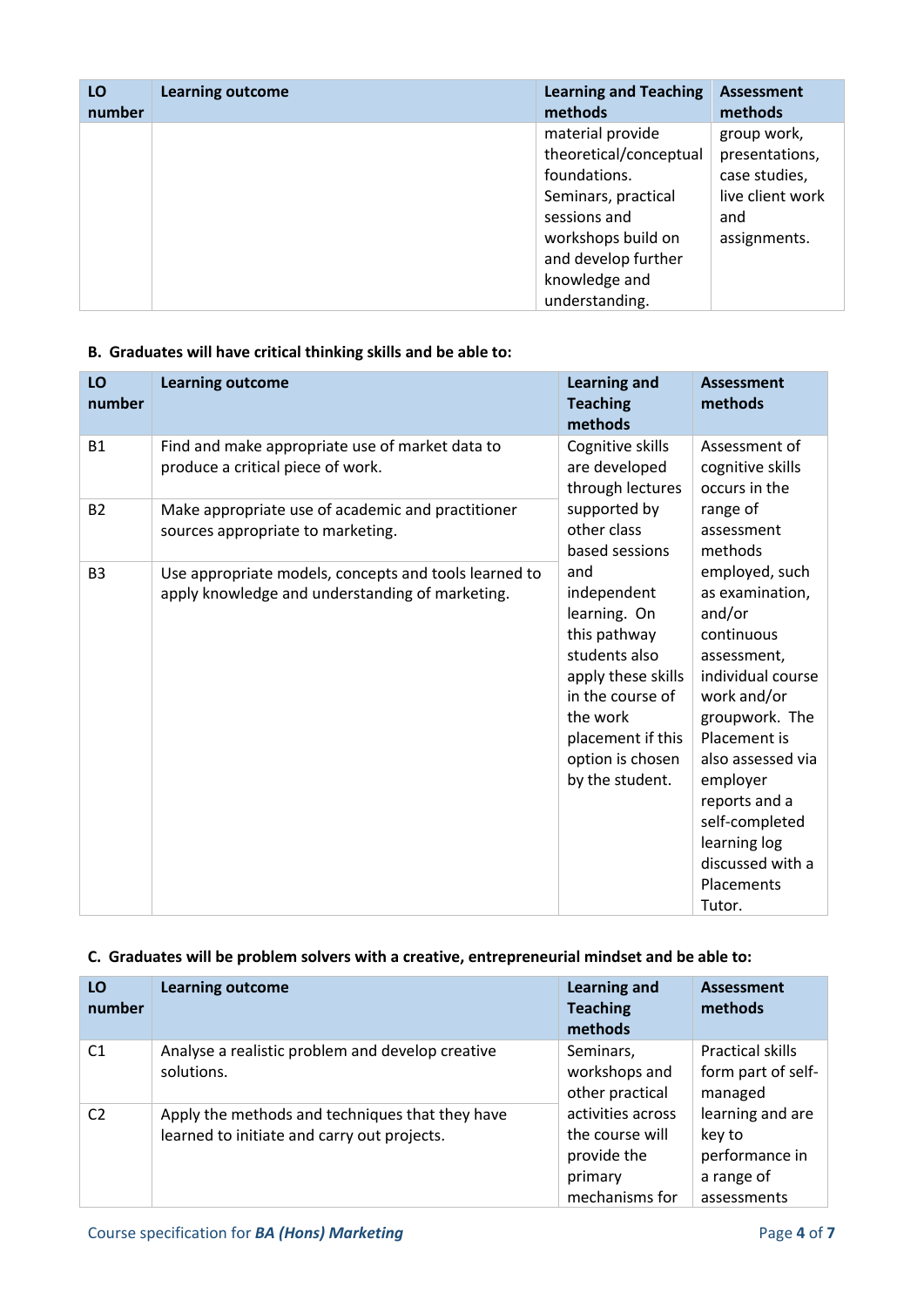| LO<br>number | <b>Learning outcome</b> | <b>Learning and</b><br><b>Teaching</b><br>methods                                    | <b>Assessment</b><br>methods                                                                                                                                                                                                                                       |
|--------------|-------------------------|--------------------------------------------------------------------------------------|--------------------------------------------------------------------------------------------------------------------------------------------------------------------------------------------------------------------------------------------------------------------|
|              |                         | application of<br>knowledge and<br>the<br>development of<br>key practical<br>skills. | including live<br>client work, case<br>studies, role<br>plays and<br>presentations.<br>During the<br>Placement,<br>students'<br>practical skills<br>are additionally<br>assessed via<br>employer<br>reports plus a<br>learning log<br>completed by<br>the student. |

#### **D1. Graduates will be effective communicators and be able to:**

#### **D2. Graduates will be global citizens with an awareness of how issues of ethics, sustainability and responsibility affect professional practice and be able to:**

| LO<br>number   | <b>Learning outcome</b>                                                                                                | <b>Learning and</b><br><b>Teaching</b><br>methods                                                                                                               | <b>Assessment</b><br>methods                                                                                                                                                                                          |
|----------------|------------------------------------------------------------------------------------------------------------------------|-----------------------------------------------------------------------------------------------------------------------------------------------------------------|-----------------------------------------------------------------------------------------------------------------------------------------------------------------------------------------------------------------------|
| D <sub>1</sub> | Deliver an effective and professional presentation.                                                                    | Seminars,<br>workshops and                                                                                                                                      | Transferrable<br>skills are                                                                                                                                                                                           |
| D <sub>2</sub> | Produce a clear and professional report that addresses<br>the brief given.                                             | other practical<br>activities across<br>the course will<br>provide the<br>primary<br>mechanisms for<br>the<br>development of<br>key<br>transferrable<br>skills. | assessed<br>throughout the<br>course using<br>specific<br>assessment<br>activities<br>including live<br>client work, case<br>studies,<br>portfolios,<br>learning logs,<br>presentations<br>and final year<br>project. |
| D <sub>3</sub> | Create and communicate a suitable message, selecting<br>and making appropriate use of media, to a defined<br>audience. |                                                                                                                                                                 |                                                                                                                                                                                                                       |
| D <sub>4</sub> | Show understanding of the impact of the global market<br>place.                                                        |                                                                                                                                                                 |                                                                                                                                                                                                                       |
| D <sub>5</sub> | Show understanding of sustainable marketing and<br>responsible consumerism.                                            |                                                                                                                                                                 |                                                                                                                                                                                                                       |
| D <sub>6</sub> | Recognise and propose resolutions to ethical issues<br>affecting marketing.                                            |                                                                                                                                                                 |                                                                                                                                                                                                                       |

## **Academic Regulations**

The current University of Portsmouth **Academic Regulations** will apply to this course.

## **Support for Student Learning**

The University of Portsmouth provides a comprehensive range of support services for students throughout their course, details of which are available at the [MyPort](http://myport.ac.uk/) student portal.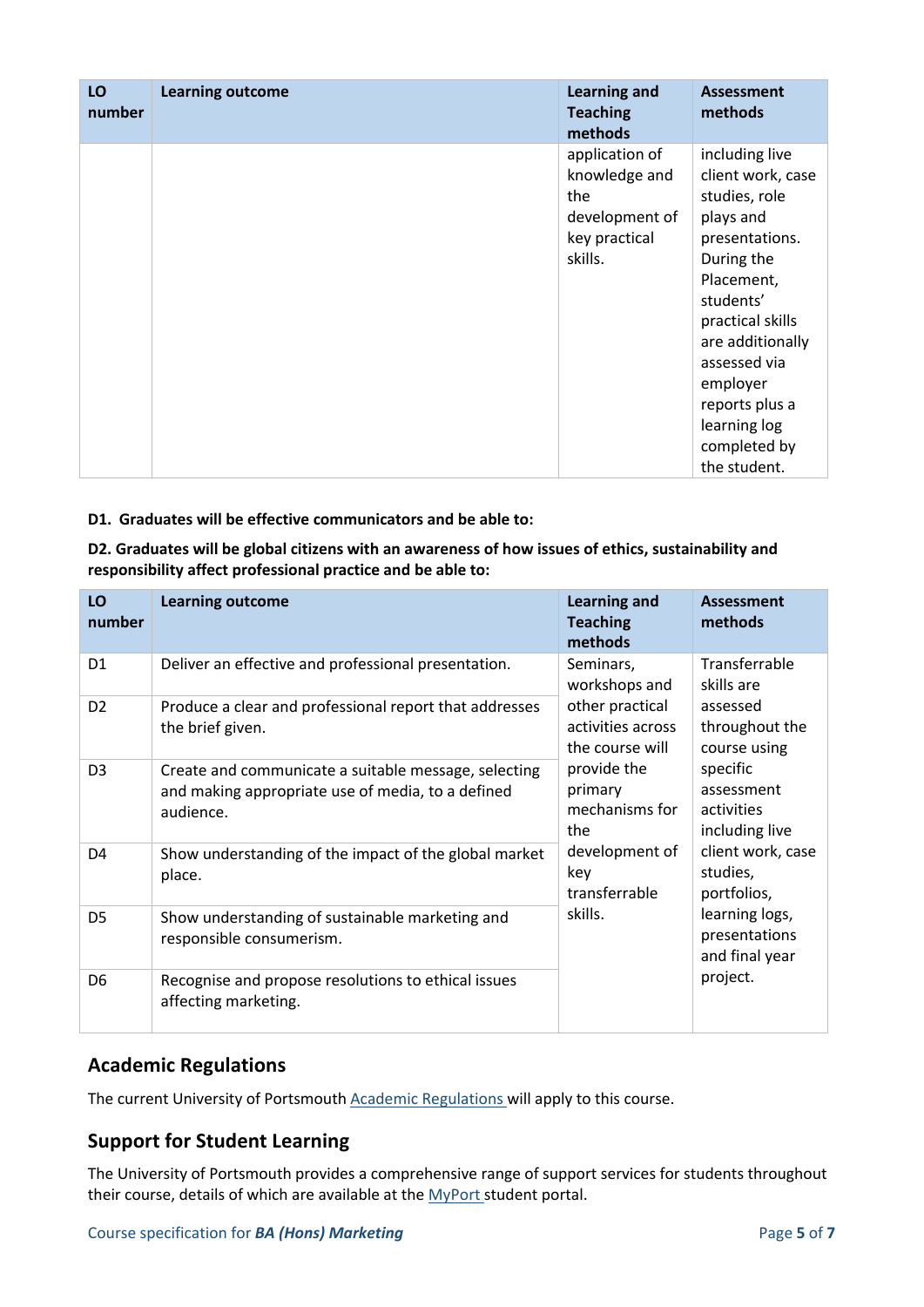In addition to these University support services, this course also provides personal tutoring at every level of study including during a placement year. Whilst studying at the University, each student has a named personal tutor responsible for academic and pastoral support and guidance and will meet this tutor in a regular timetabled session. Whilst on placement, a tutor is allocated to students to maintain contact with the University and to provide support and guidance if required.

All students undertake an induction programme that introduces the student to the University and their course and provides guidance and advice about the additional University support offered to all students as detailed below:

- University support services including financial advice, housing etc
- Well-being and counselling service
- PBS study support
- Additional Support and Disability Advice Centre (ASDAC)
- Careers and Employability Service

### **Evaluation and Enhancement of Standards and Quality in Learning and Teaching**

The University of Portsmouth undertakes comprehensive monitoring, review and evaluation of courses within clearly assigned staff responsibilities. Student feedback is a key feature in these evaluations, as represented in our [Policy for Listening to and Responding to the Student Voice](http://policies.docstore.port.ac.uk/policy-069.pdf) where you can also find further information.

#### **Reference Points**

The course and outcomes have been developed taking account of:

- [University of Portsmouth Curriculum Framework Specification](http://www.port.ac.uk/departments/services/academicregistry/qmd/curriculum-framework-2019-20/filetodownload,201776,en.pdf)
- University of [Portsmouth Education Strategy 2016 -](http://policies.docstore.port.ac.uk/policy-187.pdf) 2020
- [University of Portsmouth Code of Practice for Work-based and Placement Learning](http://policies.docstore.port.ac.uk/policy-151.pdf)
- [Quality Assurance Agency UK Quality Code for Higher Education](http://www.qaa.ac.uk/assuring-standards-and-quality/the-quality-code/)
- [Quality Assurance Agency Qualification Characteristic Statements](http://www.qaa.ac.uk/assuring-standards-and-quality/the-quality-code/characteristics-statements)
- [Quality Assurance Agency Subject Benchmark Statement for Business and Management](http://www.qaa.ac.uk/assuring-standards-and-quality/the-quality-code/subject-benchmark-statements)
- [Quality Assurance Agency Framework for Higher Education Qualifications](http://www.qaa.ac.uk/publications/information-and-guidance/publication/?PubID=2718#.WpnZNmrFL3j)
- Vocational and professional experience, scholarship and research expertise of the University of Portsmouth's academic members of staff
- National Occupational Standards

#### **Disclaimer**

The University of Portsmouth has checked the information provided in this Course Specification and will endeavour to deliver this course in keeping with this Course Specification. However, changes to the course may sometimes be required arising from annual monitoring, student feedback, and the review and update of modules and courses.

Where this activity leads to significant changes to modules and courses there will be prior consultation with students and others, wherever possible, and the University of Portsmouth will take all reasonable steps to minimise disruption to students.

It is also possible that the University of Portsmouth may not be able to offer a module or course for reasons outside of its control, for example, due to the absence of a member of staff or low student registration numbers. Where this is the case, the University of Portsmouth will endeavour to inform applicants and students as soon as possible, and where appropriate, will facilitate the transfer of affected students to another suitable course.